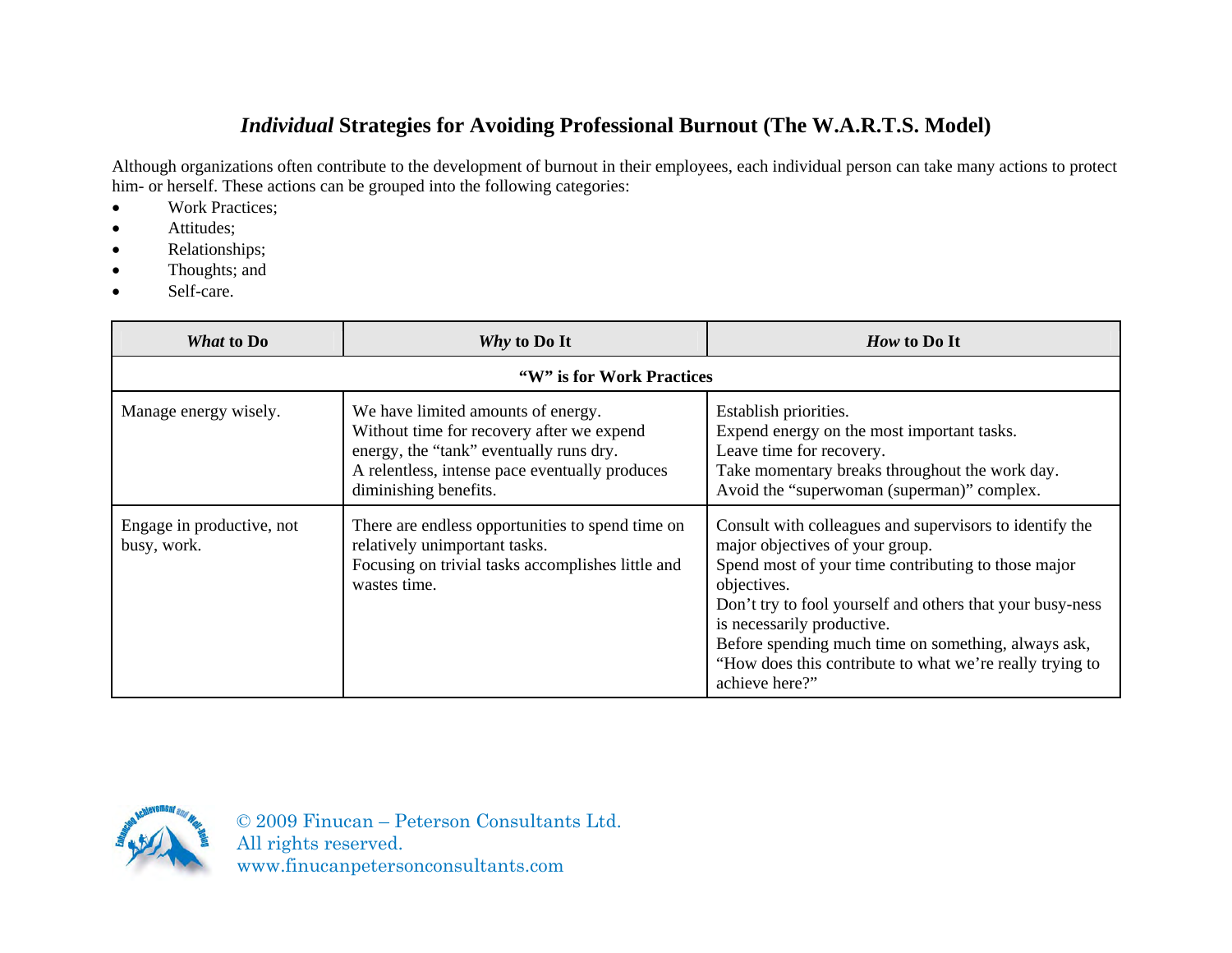| <b>What to Do</b>                                      | Why to Do It                                                                                                                                                                   | How to Do It                                                                                                                                                                               |
|--------------------------------------------------------|--------------------------------------------------------------------------------------------------------------------------------------------------------------------------------|--------------------------------------------------------------------------------------------------------------------------------------------------------------------------------------------|
| Practice delegation and team<br>work.                  | We don't have the time, energy or expertise to<br>"do it all" ourselves.<br>Other people are often more willing and able to<br>perform certain tasks.                          | Ask, "Is this something that can be done quicker and<br>better by someone else?"<br>Engage in mutually respectful and beneficial<br>negotiations with colleagues.                          |
| Engage in ongoing learning.                            | In the Information Age, knowledge is perhaps the<br>greatest asset.<br>Learning maintains competence.<br>Learning contributes to sense of achievement and<br>effectiveness.    | Schedule time each week for learning.<br>Share your learning with colleagues to build community<br>and capacity.                                                                           |
| Focus on the needs of the<br>client (customer).        | Meeting the needs of clients provides a sense of<br>professional accomplishment and satisfaction.<br>Customer service is the foundation of public and<br>private institutions. | Identify who your external and internal customers are.<br>Ask your customers what they need.<br>Tailor your products and services to meet those needs.<br>Collect feedback from customers. |
| Negotiate the amount and<br>timing of work you assume. | We sometimes feel like we have no choice when<br>work is given to us.<br>Good negotiators demonstrate this to be false.                                                        | Take a negotiation skills course.<br>Negotiate agreements that are in the best, long-term,<br>interests of all parties.                                                                    |
| Take responsibility for<br>managing your own career.   | Take out a pen and calculate the percentage of<br>your life that you spend working. Shouldn't<br>something so important be managed by you?                                     | Consult a career counselor.<br>Choose work that you enjoy.<br>Have the courage to change.<br>If you stay in a job you dislike, don't blame anybody<br>else.                                |

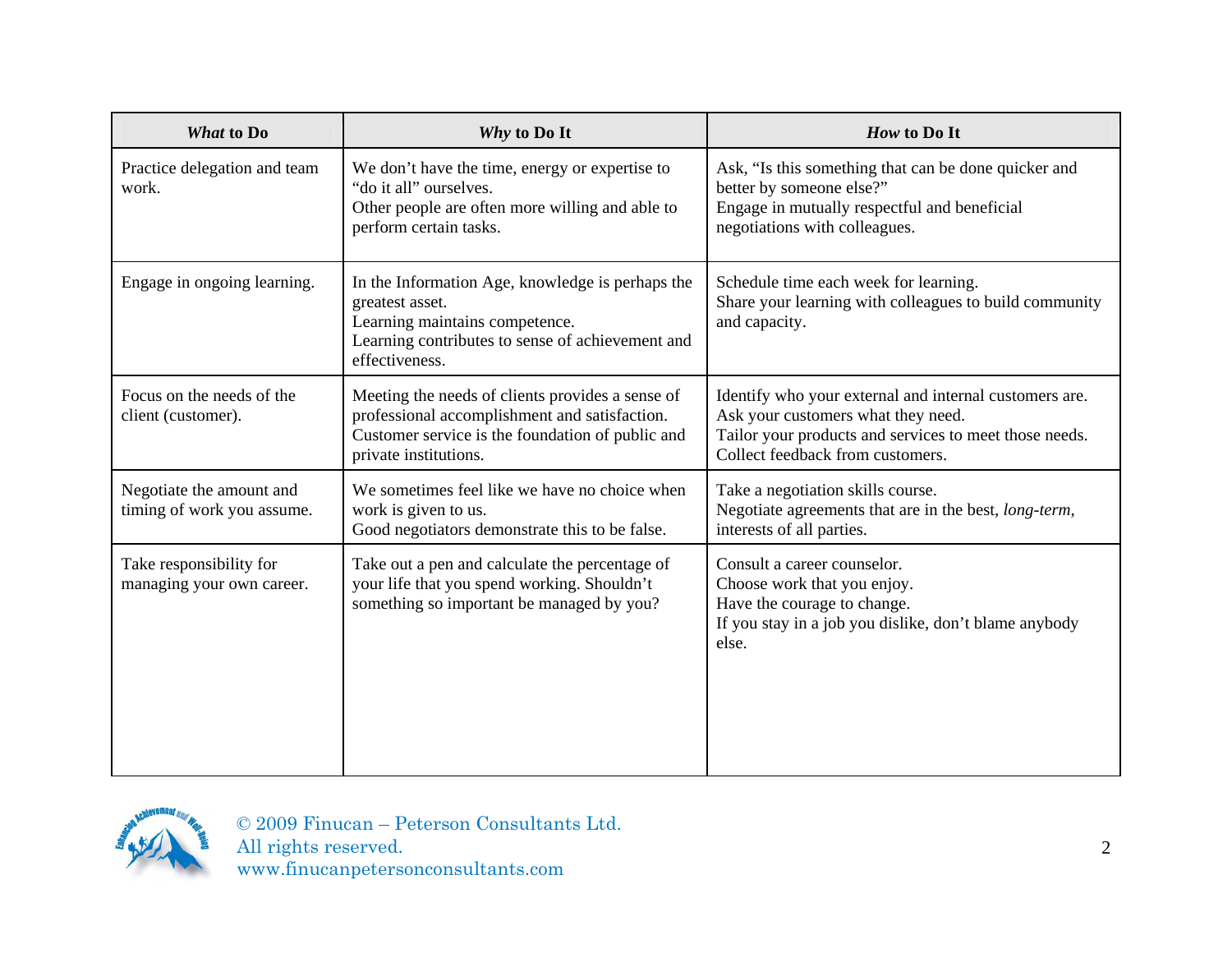| <b>What to Do</b>                                          | Why to Do It                                                                                                                                                                                                                                                                                           | How to Do It                                                                                                                                                                                                                                                                                                                                          |
|------------------------------------------------------------|--------------------------------------------------------------------------------------------------------------------------------------------------------------------------------------------------------------------------------------------------------------------------------------------------------|-------------------------------------------------------------------------------------------------------------------------------------------------------------------------------------------------------------------------------------------------------------------------------------------------------------------------------------------------------|
|                                                            | "A" is for Attitudes                                                                                                                                                                                                                                                                                   |                                                                                                                                                                                                                                                                                                                                                       |
| Don't let your career ambition<br>become blind ambition.   | It's healthy to have goals and aspirations for your<br>career.<br>But it is not healthy to allow your ambition to<br>compromise your health, integrity and<br>relationships.                                                                                                                           | From time to time, ask yourself whether the attention<br>you're spending on your career is at the expense of your<br>health, integrity and relationships.<br>Ask that same question to your life partner, a trusted<br>friend, and your physician.<br>Listen objectively to the responses and make sensible<br>adjustments to your life-work balance. |
| Don't let your material<br>aspirations develop into greed. | We all have legitimate material needs and desires.<br>However, when our material desires become<br>extreme, we can easily lose track of what truly<br>matters to us and our loved ones.                                                                                                                | Don't justify the <i>excessive</i> pursuit of money by saying<br>"I'm doing it all for my family."<br>Engage in honest and respectful dialogue with your<br>family members about the benefits and costs of your<br>spending habits.                                                                                                                   |
| Practice focusing and<br>attentiveness.                    | We sometimes become so preoccupied with<br>balancing life and work that we do a disservice to<br>both.                                                                                                                                                                                                 | When you are at work, try to focus your undivided<br>attention on work.<br>When you are with family and friends, try to focus your<br>undivided attention on them.                                                                                                                                                                                    |
| Behave assertively in a<br>conflict.                       | If you feel guilty when you say "No," or<br>alternatively, take the other person's head off<br>when you say "No," you are probably not<br>handling conflict effectively.<br>Assertiveness is a conflict resolution strategy that<br>is respectful of both your needs and those of the<br>other person. | Take a course or read a book on assertiveness training.                                                                                                                                                                                                                                                                                               |

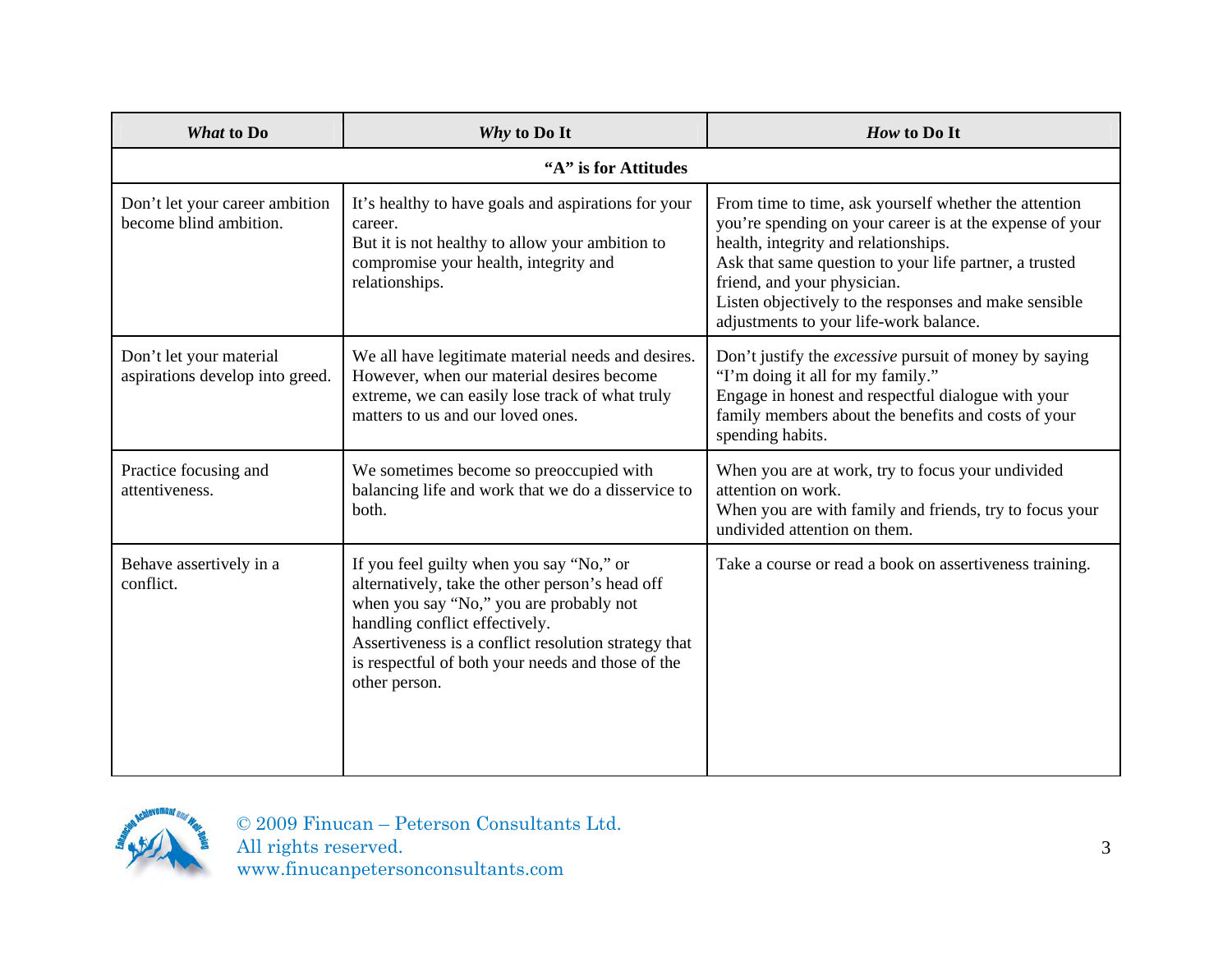| What to Do                                           | Why to Do It                                                                                                                                                                                                                                  | How to Do It                                                                                                                                                                                                                            |  |
|------------------------------------------------------|-----------------------------------------------------------------------------------------------------------------------------------------------------------------------------------------------------------------------------------------------|-----------------------------------------------------------------------------------------------------------------------------------------------------------------------------------------------------------------------------------------|--|
| "R" is for Relationships                             |                                                                                                                                                                                                                                               |                                                                                                                                                                                                                                         |  |
| Save time and energy for<br>family.                  | For most of us, being involved in loving, secure<br>relationships with a partner and family provides<br>enormous emotional and material support.<br>Like any important relationships, family<br>relationships must be respected and nurtured. | Reserve major blocks of time each week for family<br>relationships.<br>Except in emergencies, do not allow work to interfere<br>with this family time.<br>When work infringes on family time, make up that time<br>as soon as possible. |  |
| Save time and energy for<br>friends.                 | While perhaps not as important as family, friends<br>provide another source of support and loyalty.                                                                                                                                           | Reserve some blocks of time each week for friends.<br>As a rule, do not allow work or family commitments to<br>interfere with this time.<br>When other commitments do infringe, make up that time<br>with friends as soon as possible.  |  |
| Develop supportive<br>relationships with colleagues. | Hostile and unsupportive work environments are<br>a major contributor to professional burnout.                                                                                                                                                | Practice emotional intelligence at work.<br>Resolve conflicts constructively.<br>Promote respectful work environments.<br>Avoid ruthless competition with colleagues.<br>Try to have fun while getting the job done.                    |  |
| Contribute to your<br>community.                     | Most of us get satisfaction by helping others.<br>Contributing to the well-being of others increases<br>our self-esteem and makes us feel part of a human<br>community.                                                                       | Volunteer your time to worthy causes.<br>Focus on the positive difference you're making in<br>individual lives.                                                                                                                         |  |
| If you are a person of faith,<br>pray.               | Not everyone believes in a higher being.<br>However, many who do gain great support and<br>strength through prayer.                                                                                                                           | Seek guidance from spiritual leaders about practicing<br>your faith.<br>Make time for prayer and religious observance.<br>Put the core philosophy of your faith into practice.<br>Practice spiritual respect and tolerance.             |  |

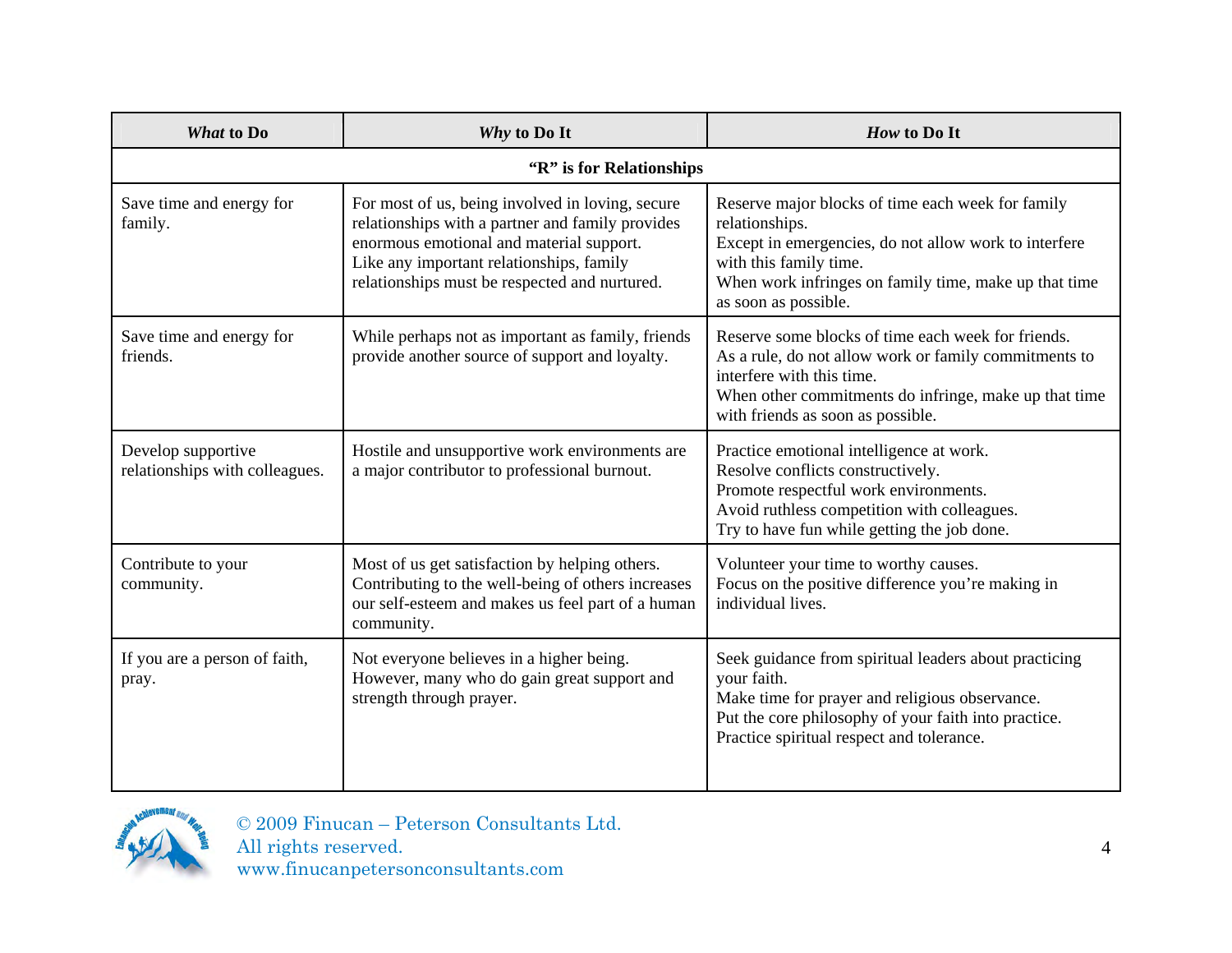| <b>What to Do</b>                                                                          | Why to Do It                                                                                                                                                                                               | How to Do It                                                                                                                                                                                                                                                      |  |
|--------------------------------------------------------------------------------------------|------------------------------------------------------------------------------------------------------------------------------------------------------------------------------------------------------------|-------------------------------------------------------------------------------------------------------------------------------------------------------------------------------------------------------------------------------------------------------------------|--|
| "T" is for Thoughts                                                                        |                                                                                                                                                                                                            |                                                                                                                                                                                                                                                                   |  |
| "I don't have to be perfect,<br>just competent."                                           | Usually we don't have the time or the energy to<br>pursue perfection in our work.<br>If we demand perfection of ourselves or others,<br>we're setting ourselves up for failure and<br>disappointment.      | In consultation with colleagues and supervisors, define<br>what constitutes a competent job. Aim for that.                                                                                                                                                        |  |
| "I will do as good a job as I<br>can reasonably do, with<br>available time and resources." | In the real world, there are only so much time and<br>resources available.<br>If we try to achieve more than is feasible, with<br>available time and resources, we will get<br>frustrated and discouraged. | In consultation with colleagues and supervisors,<br>determine the time and resources available for a<br>particular task or project.<br>Reach agreement on the quantity and quality of work that<br>can be achieved.                                               |  |
| "Some things simply have to<br>be put off until tomorrow or<br>later."                     | For most of us, the reality is that there's too much<br>to do and not enough time to do it.<br>Trying to get everything done is self-defeating.                                                            | At the beginning of each day, identify in order of priority<br>the most important things we'd like to accomplish.<br>Try to get as many of the most important things done as<br>possiblebut don't be surprised or disappointed if you<br>don't get them all done. |  |
| "S" is for Self-Care                                                                       |                                                                                                                                                                                                            |                                                                                                                                                                                                                                                                   |  |
| Engage in regular physical<br>exercise.                                                    | Contributes enormously to overall health.<br>Reduces stress.<br>Increases physical and mental stamina.<br>Improves sleep.<br>Often has an energizing effect.                                               | Check with your doctor before starting.<br>Consult an exercise trainer.<br>Establish a regular routine.<br>Aim for gradual, but steady, progress.                                                                                                                 |  |
| Get plenty of sleep.                                                                       | Restores physical and mental energy.<br>Provides an escape from stress and worry.                                                                                                                          | Discuss your individual sleep needs with a physician.<br>Seek expert advice in dealing with sleep disorders.<br>Maintain a regular sleep routine.<br>Don't deny your need for sleep.                                                                              |  |